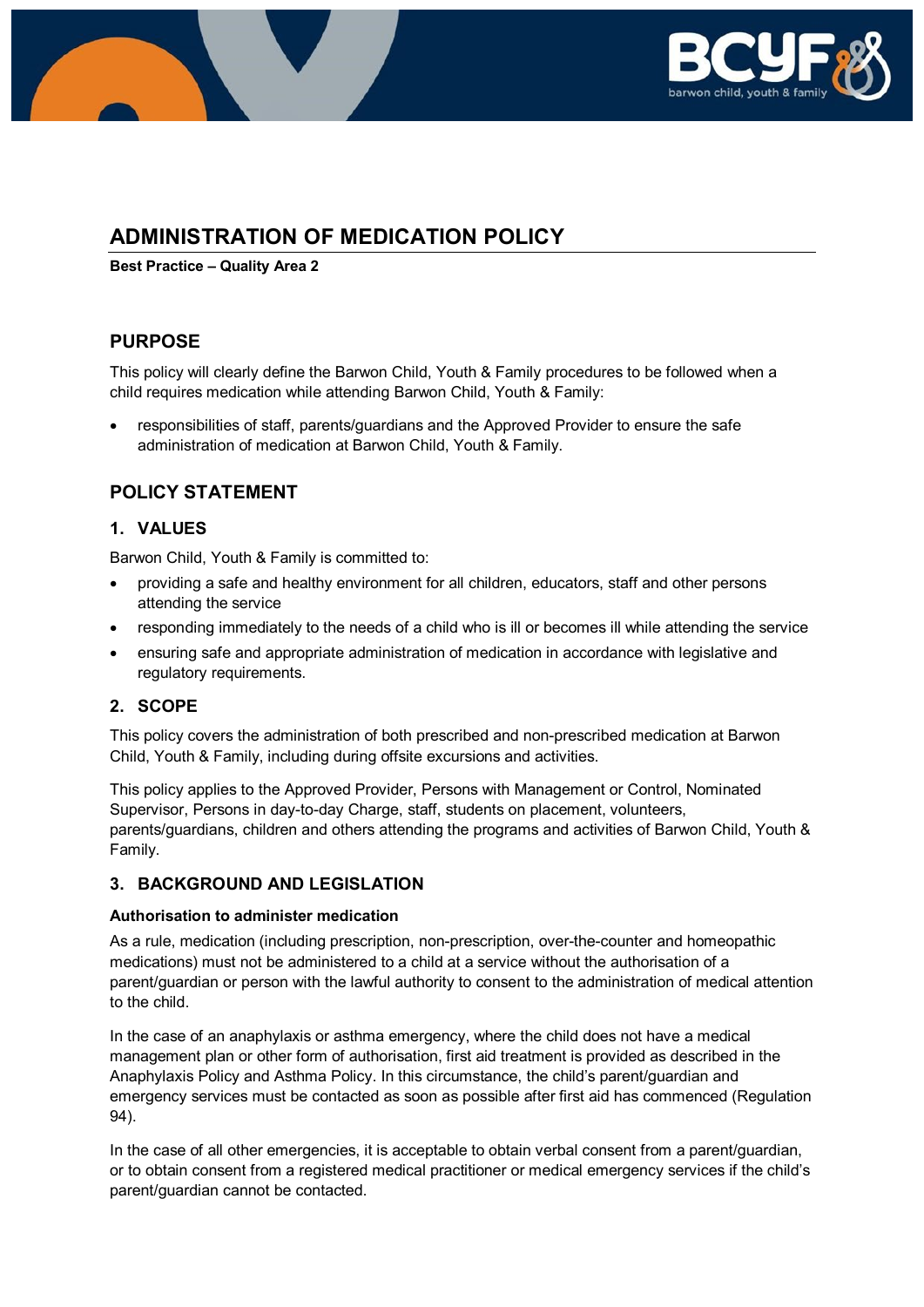#### **Administration of medication**

The Approved Provider must ensure that when staff administer medication, they must follow the guidelines of this policy and the procedures outlined in Attachment 1 – Procedures for the safe administration of medication.

A medication record[1](#page-1-0) must be completed with the following information:

- a) the name of the child
- b) the authorisation to administer medication (including self-administration, if applicable) signed by a parent/guardian or a person named in the child's enrolment record as authorised to consent to administration of medication
- c) the name of the medication to be administered
- d) the time and date the medication was last administered
- e) the time and date or the circumstances under which the medication should be next administered
- f) the dosage of the medication to be administered
- g) the manner in which the medication is to be administered
- h) if the medication is administered to the child:
	- I. the dosage that was administered
	- II. the manner in which the medication was administered
	- III. the time and date the medication was administered
	- IV. the name and signature of the person who administered the medication
	- V. the name and signature of the person who checked the dosage, if another person is required under Regulation 95 to check the dosage and administration of the medication.

Services which provide education and care to a child over preschool age (as defined in the *Education and Care Services National Regulations 2011*) may allow a child over preschool age to self-administer medication. Where a service chooses to allow self-administration of medication, the Approved Provider must consider the risks associated with this practice and their duty of care, and develop appropriate guidelines to clearly specify the circumstances under which such permission would be granted and the procedures to be followed by staff at the service.

#### **Legislation and standards**

Relevant legislation and standards include but are not limited to:

- *Education and Care Services National Law Act 2010*
- *Education and Care Services National Regulations 2011*
- *Health Records Act 2001* (Vic)
- *National Quality Standard*, Quality Area 2: Children's Health and Safety
- *Occupational Health and Safety Act 2004* (Vic)
- *Public Health and Wellbeing Act 2008* (Vic)
- *Public Health and Wellbeing Regulations 2009* (Vic)
- *Therapeutic Goods Act 1989* (Cth)

### **4. DEFINITIONS**

<span id="page-1-0"></span><sup>&</sup>lt;sup>1</sup> A template of a medication record can be downloaded from: [www.acecqa.gov.au](http://www.acecqa.gov.au/)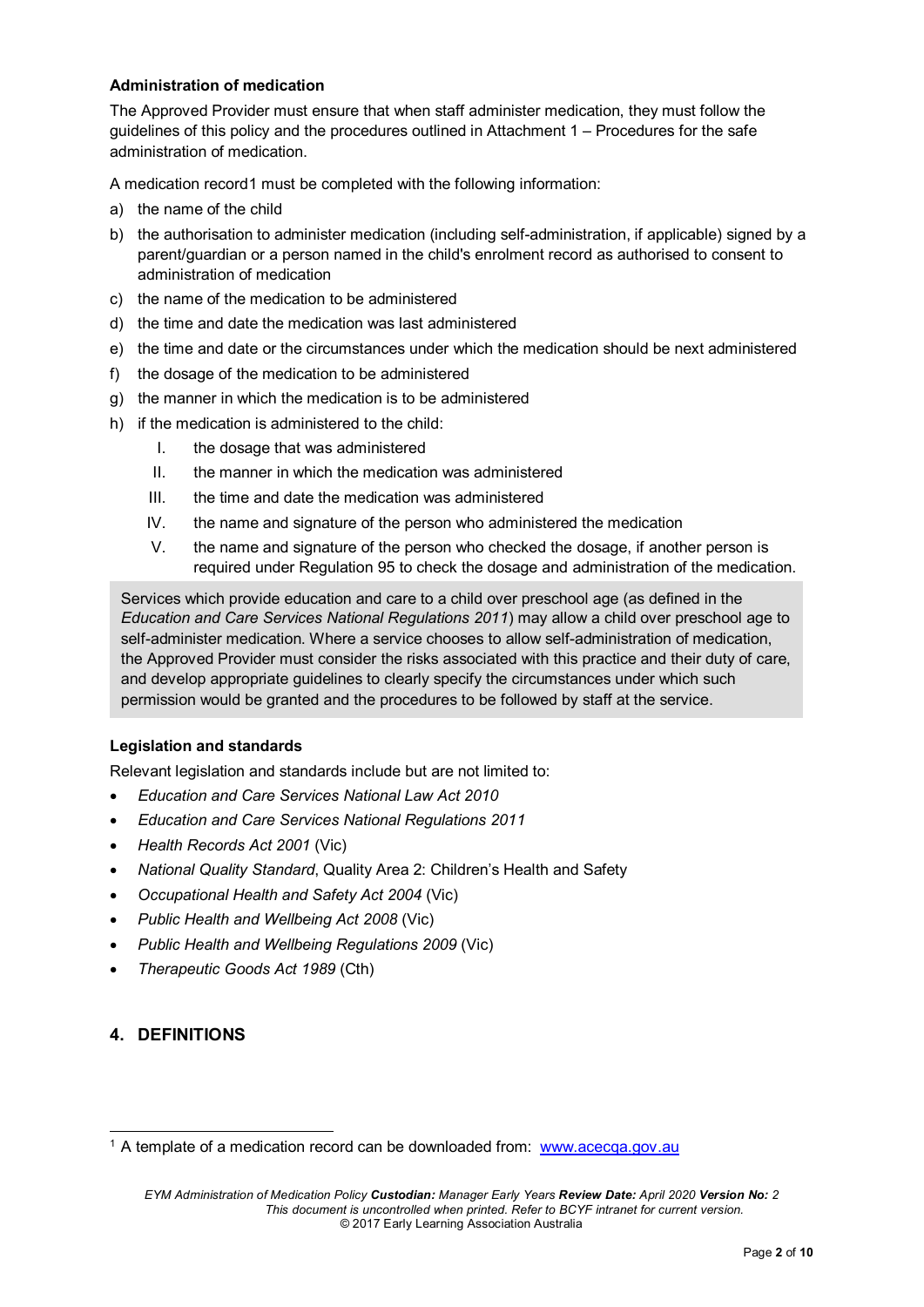**Approved first aid qualification:** The list of approved first aid qualifications, anaphylaxis management and emergency asthma management training is published on the ACECQA website: [www.acecqa.gov.au](http://www.acecqa.gov.au/)

**Illness:** Any sickness and/or associated symptoms that affect the child's normal participation in the activities or program at the service.

**Infectious disease:** A disease that can be spread, for example, by air, water or interpersonal contact. An infectious disease is designated under Victorian Law or by a health authority (however described) as a disease that would require the infected person to be excluded from an education and care service.

**Injury:** Any harm or damage to a person.

**Medication:** Prescribed and non-prescribed medication as defined below.

**Non-prescribed medication:** Over-the-counter medication including vitamins and cultural herbs or homeopathic medications that may have been recommended by an alternative health care professional such as a naturopath.

**Prescribed medication:** Medicine, as defined in the *Therapeutic Goods Act 1989* (Cth), that is:

- authorised by a health care professional
- dispensed by a health care professional with a printed label that includes the name of the child being prescribed the medication, the medication dosage and expiry date.

**Medication record:** Contains details for each child to whom medication is to be administered by the service. This includes the child's name, signed authorisation to administer medication and a record of the medication administered, including time, date, dosage, manner of administration, name and signature of person administering the medication and of the person checking the medication, if required (Regulation 92). A sample medication record is available on the ACECQA website.

### **5. SOURCES AND RELATED POLICIES**

#### **Sources**

- VMIA Insurance Guide and FAQs, Community Service Organisations insurance program: [www.vmia.vic.gov.au](http://www.vmia.vic.gov.au/)
- *Guide to the Education and Care Services National Law and the Education and Care Services National Regulations 2011* www.acecqa.gov.au
- *Guide to the National Quality Standard* (ACECQA) www.acecqa.gov.au
- Allergy & Anaphylaxis Australia: [www.allergyfacts.org.au](http://www.allergyfacts.org.au/) Asthma Australia: [www.asthmaaustralia.org.au](http://www.asthmaaustralia.org.au/)
- Healthdirect: [www.healthdirect.gov.au](http://www.healthdirect.gov.au/)

#### **Service policies**

- *Administration of First Aid Policy*
- *Anaphylaxis Policy*
- *Asthma Policy*
- *Dealing with Infectious Diseases Policy*
- *Dealing with Medical Conditions Policy*
- *Enrolment and Orientation Policy*
- *Excursions and Service Events Policy*
- *Incident, Injury, Trauma and Illness Policy*
- *Privacy and Confidentiality Policy*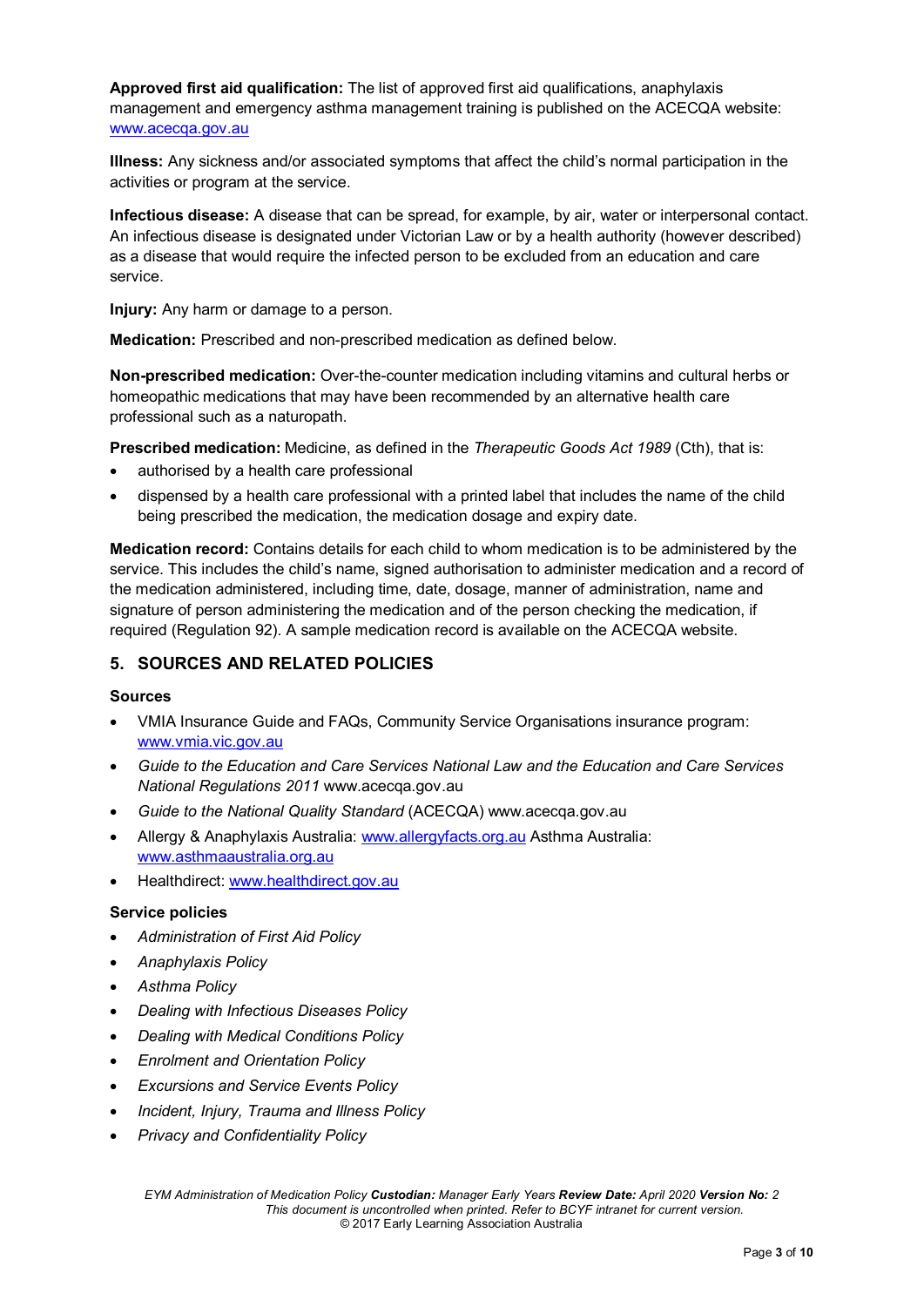## **PROCEDURES**

#### **The Approved Provider and Persons with Management or Control are responsible for:**

- ensuring that medication is only administered to a child being educated and cared for by the service when it is authorised, except in the case of an anaphylaxis or asthma emergency (Regulations 93, 94)
- ensuring that the medication is administered in accordance with Attachment 1 Procedures for the safe administration of medication (Regulation 95)
- ensuring that if a child over preschool age at the service is permitted to self-administer medication (Regulation 96), an authorisation for the child to self-administer medication is recorded in the medication record for the child
- ensuring that a medication record that meets the requirements set out in Regulation 92(3) is available at all times for recording the administration of medication to children at the service (Regulation 92). (Refer to the template *Medication Record*: [www.acecqa.gov.au\)](http://www.acecqa.gov.au/)
- ensuring that parents/guardians are given written notice as soon as is practicable if medication has been administered in an emergency and where authorisation has been given verbally (Regulation 93(2))
- ensuring that the parent/guardian of the child and emergency services are notified as soon as is practicable when medication has been administered in an anaphylaxis or asthma emergency (Regulation 94(2))
- ensuring that at least one educator on duty has a current approved first aid qualification, anaphylaxis management training and asthma management training (Regulation 136). (Note: this is a minimum requirement. As a demonstration of duty of care and best practice, ELAA recommends that **all educators** have current approved first aid qualifications and anaphylaxis management training and asthma management training.)
- developing and reviewing procedures for the authorisation and administration of medication required for the treatment or management of long-term conditions (see Attachment 1 – Procedures for the safe administration of medication)
- ensuring that all staff are familiar with the procedures for the administration of medication (see Attachment 1 – Procedures for the safe administration of medication)
- ensuring that medication records are kept and stored securely until the end of 3 years after the last date on which the child was educated and cared for by the service (Regulation 183(2)(d))
	- determining under what circumstances a child over preschool age will be allowed to selfadminister their own medication, and ensuring there are appropriate procedures in place for staff to follow in these instances (Regulation 96).

#### **The Nominated Supervisor and Persons in Day-to-Day Charge are responsible for:**

- ensuring that medication is only administered to a child where authorisation has been provided, except in the case of an anaphylaxis or asthma emergency (Regulations 93, 94)
- ensuring that the medication is administered in accordance with Attachment 1 Procedures for the safe administration of medication (Regulation 95)
- ensuring that the parent/guardian of the child and emergency services are notified as soon as is practicable when medication has been administered in an anaphylaxis or asthma emergency (Regulation 94(2))
- ensuring that medication is not accessible to children and is stored in a childproof container (including in the refrigerator for medications requiring refrigeration)
- being aware of children who require medication for ongoing conditions or in emergencies, and ensuring that the medical management plans are completed and attached to the child's enrolment form (Regulation 162), and displayed for use by those caring for children (being sensitive to privacy requirements)

*EYM Administration of Medication Policy Custodian: Manager Early Years Review Date: April 2020 Version No: 2 This document is uncontrolled when printed. Refer to BCYF intranet for current version.* © 2017 Early Learning Association Australia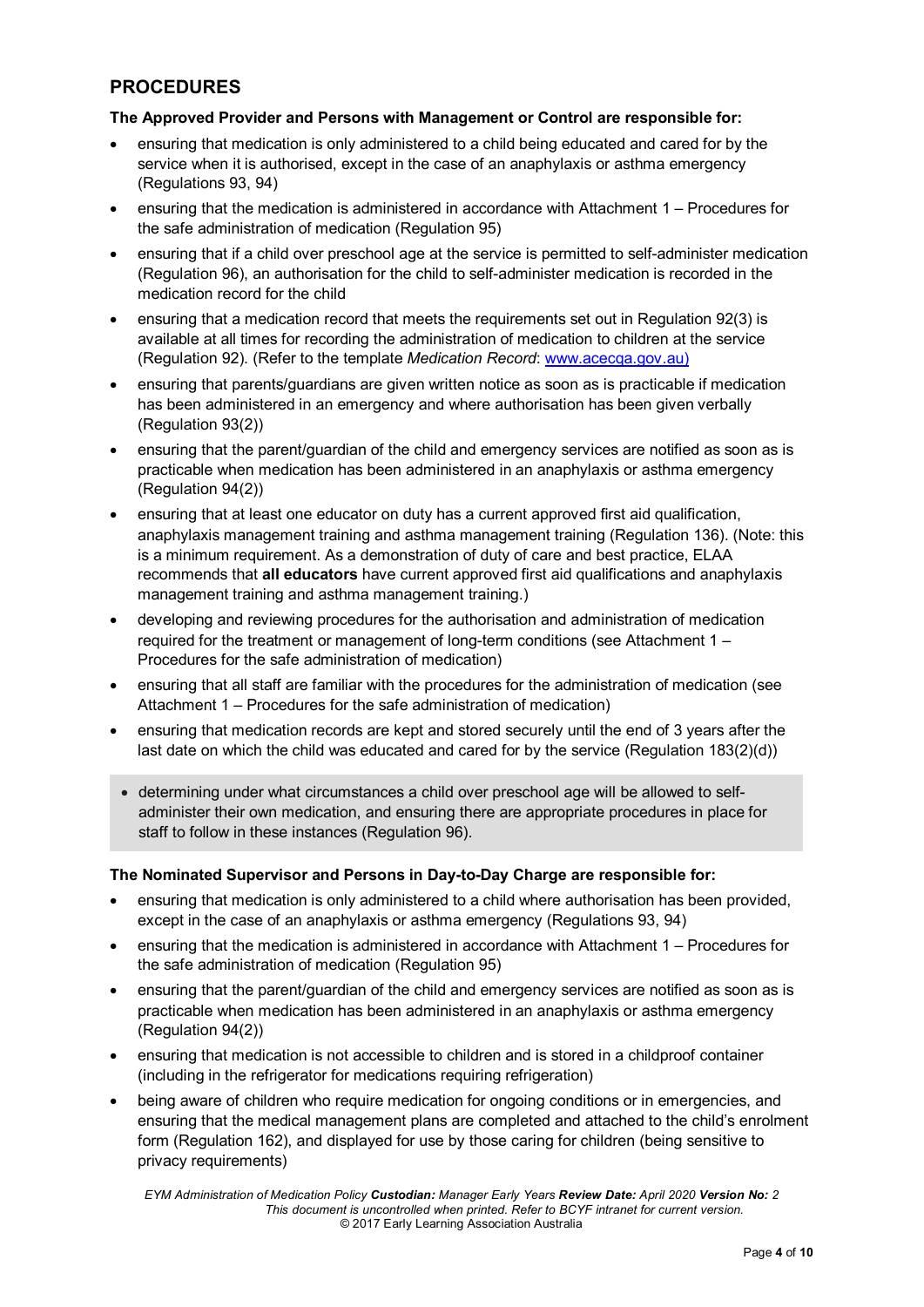- documenting situations in which an authorised person has provided verbal authorisation but has refused to confirm the authorisation in writing (these notes are to be kept with the child's enrolment record)
- informing parents/guardians as soon as is practicable if an incident occurs in which the child was administered the incorrect medication or incorrect dose, staff forgot to administer the medication or the medication was administered at the wrong time. Staff must also ensure that any medication that is accidentally dropped is not administered to a child or returned to the original container, and that parents/guardians are informed if an incident of this nature occurs
- informing parents/guardians that non-prescribed medication (with the exception of sunscreen) will only be administered for a maximum of 48 hours, after which a medical management plan from a doctor will be required for its continued use
- informing parents/guardians that paracetamol is not supplied by Barwon Child, Youth & Family and that the administration of paracetamol will be in line with the administration of all other medication (refer to Attachment 2 – Administration of paracetamol).

#### **All staff are responsible for:**

- ensuring that each child's enrolment form provides details of the name, address and telephone number of any person who is authorised to consent to medical treatment of, or to authorise administration of medication to the child (Regulation 160(3)(iv))
- administering medication in accordance with Regulation 95 and the guidelines set out in Attachment 1 – Procedures for the safe administration of medication
- communicating with parents/guardians about the procedures outlined in this policy and the parent/guardian responsibilities when requesting medication be administered to their child, and making the medication record available for parents/guardians to record information during operational hours
- ensuring that all details in the medication record have been completed by parents/guardians/authorised persons in accordance with Regulation 92(3) prior to administering medication
- obtaining verbal authorisation for the administration of medication from the child's parents/guardians/authorised person (as recorded in the child's enrolment record), or a registered medical practitioner or medical emergency services when an authorised person cannot reasonably be contacted in an emergency (Regulation (93)(5)(b))
- ensuring that two staff members, one of whom must be an educator, are present when verbal permission to administer medication is received, and that details of this verbal authorisation are completed in the medication record
- ensuring that verbal permission is followed up with a written authorisation as soon as is practicable
- ensuring that parents/guardians take all medication home at the end of each session/day.

#### **Parents/guardians are responsible for:**

- ensuring that any medication to be administered is recorded in the medication record kept at the service premises
- providing a current medical management plan when their child requires long-term treatment of a condition that includes medication, or their child has been prescribed medication to be used for a diagnosed condition in an emergency
- ensuring that prescribed medications to be administered at the service are provided in their original container with the label intact, bearing the child's name, dosage, instructions and the expiry date (Regulation 95(a)(i))
- ensuring that medications to be administered at the service are within their expiry date
- physically handing the medication to a staff member and informing them of the appropriate storage and administration instructions for the medication provided

*EYM Administration of Medication Policy Custodian: Manager Early Years Review Date: April 2020 Version No: 2 This document is uncontrolled when printed. Refer to BCYF intranet for current version.* © 2017 Early Learning Association Australia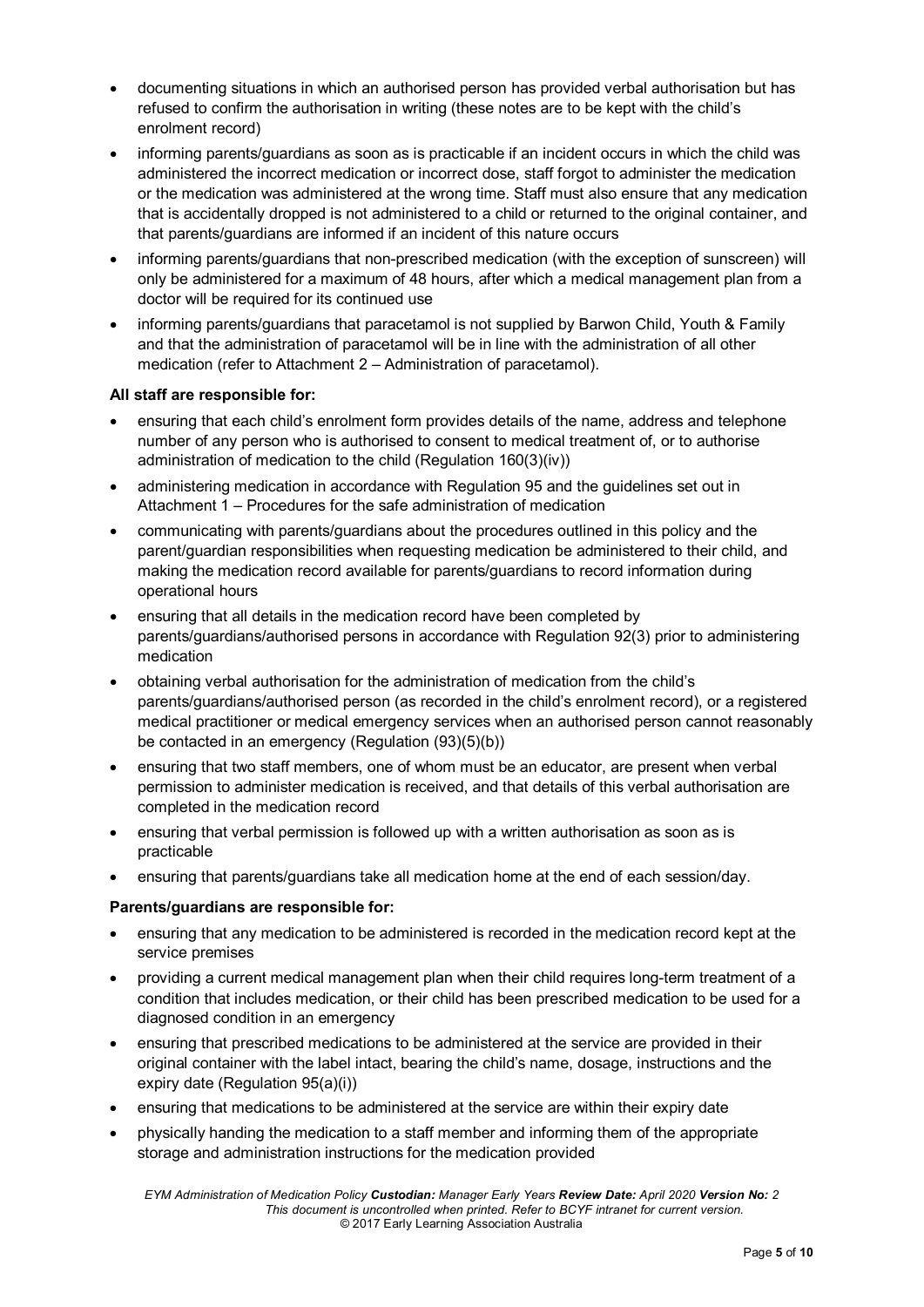- clearly labelling non-prescription medications and over-the-counter products (for example sun block and nappy cream) with the child's name. The instructions and use-by dates must also be visible
- ensuring that no medication or over-the-counter products are left in their child's bag or locker
- taking all medication home at the end of each session/day
- informing the service if any medication has been administered to the child before bringing them to the service, and if the administration of that medication is relevant to or may affect the care provided to the child at the service
- ensuring that their child's enrolment details are up to date, and providing current details of persons who have lawful authority to request or permit the administration of medication.

#### **Volunteers and students, while at the service, are responsible for following this policy and its procedures.**

## **EVALUATION**

In order to assess whether the values and purposes of the policy have been achieved, the Approved Provider will:

- regularly seek feedback from everyone affected by the policy regarding its effectiveness
- monitor the implementation, compliance, complaints and incidents in relation to this policy
- keep the policy up to date with current legislation, research, policy and best practice
- revise the policy and procedures as part of the service's policy review cycle, or as required
- notify parents/guardians at least 14 days before making any changes to this policy or its procedures unless a lesser period is necessary because of a risk.

### **ATTACHMENTS**

- Attachment 1: Procedures for the safe administration of medication
- Attachment 2: Administration of paracetamol

## **AUTHORISATION/DOCUMENT HISTORY**

This policy was initially adopted by the Approved Provider of Glastonbury Community Services (now Barwon, Child Youth & Family) education and care services on 7 October 2013.

| <b>Version</b><br><b>Number</b> | <b>Approval Date</b>                      | <b>Approved By</b>                       | <b>Brief Description</b>                                                      |
|---------------------------------|-------------------------------------------|------------------------------------------|-------------------------------------------------------------------------------|
| V1                              | April 2016                                | Executive<br>Director Client<br>Services | Glastonbury Community Services policy reviewed and<br>reformatted under BCYF. |
| V2                              | April 2018                                | Executive<br>Director Client<br>Services | Policy reviewed against the National Quality Framework                        |
| <b>Author</b>                   | Manager Early Years                       |                                          |                                                                               |
| <b>Reviewer</b>                 | <b>Executive Director Client Services</b> |                                          |                                                                               |

### **REVIEW DATE: APRIL 2020**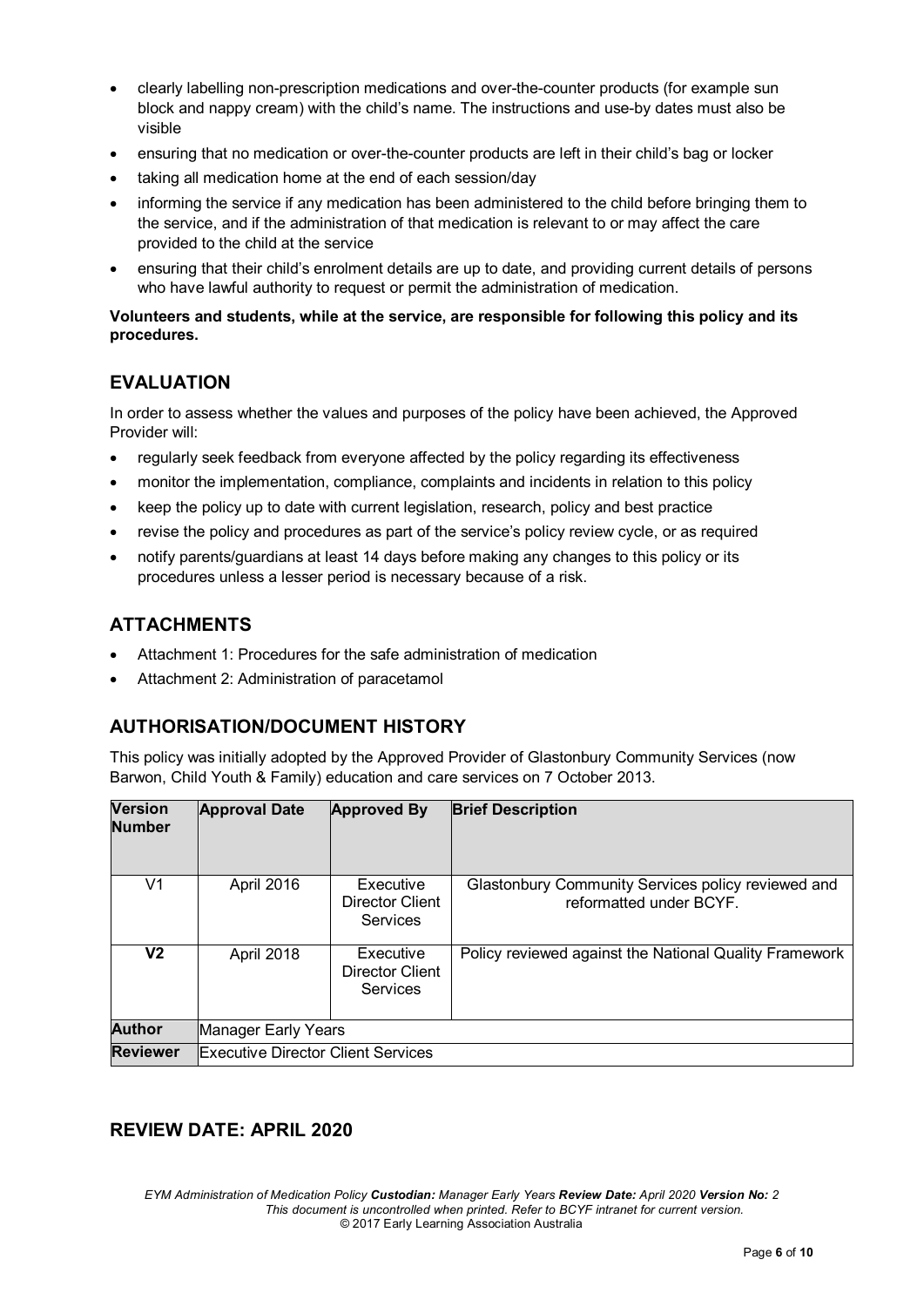## **ATTACHMENT 1 Procedures for the safe administration of medication**

Two staff, one of whom must be an educator, are responsible for the administration of any medication<sup>[2](#page-6-0)</sup>. At least one of these persons must hold a current approved first aid qualification. One person will check the details (including dosage and the identity of the child who is given the medication) and witness its administration, while the other person will administer the medication (Regulation 95(c)). Before administering any medication to a child, it is extremely important for staff to check if the child has any allergies to the medication being administered.

#### **Procedure for administration of medication**

- 1. Wash and dry hands thoroughly before administering any medication. If appropriate, gloves are recommended wherever possible.
- 2. Check the medication record to confirm date, time, dosage and the child to whom the medication is to be administered.
- 3. Check that *prescription medication*:
	- is in its original container, bearing the original label and instructions
	- is the correct medication, as listed in the medication record
	- has the child's name on it (if the medication was prescribed by a registered medical practitioner)
	- is the required dosage, as listed in the medication record
	- has not passed its expiry date.
- 4. Check that *non-prescription medication*:
	- is in the original container, bearing the original label and instructions
	- is the correct medication, as listed in the medication record
	- has the child's name on it
	- is the required dosage, as listed in the medication record
	- has not passed its expiry date.
- 5. When administering the medication, ensure that:
	- the identity of the child is confirmed and matched to the specific medication
	- the correct dosage is given
	- the medication is administered in accordance with the instructions attached to the medication, or any written or verbal instructions provided by a registered medical practitioner
	- both staff members complete the medication record (Regulation 92(3)(h)) and store any remaining medication appropriately, such as in the refrigerator if required
	- the Nominated Supervisor or Certified Supervisor informs the parent/guardian on arrival to collect the child that medication has been administered and ensures that the parent/guardian completes the required details in the medication record.

#### **Administration of medication for ongoing medical conditions**

Where a child is diagnosed with a condition that requires ongoing medication or medication to be administered in emergencies, parents/guardians may authorise the administration of the medication for a defined period. In these cases:

- a medical management plan completed by the child's doctor should be provided and attached to the child's enrolment form (and on display, where appropriate)
	- the medical management plan should define:
		- o the name of the medication, dosage and frequency of administration

<span id="page-6-0"></span>Note: under Regulation 95(c), this is not a reguirement in an education and care service that is permitted to have only one educator to educate and care for children.

*EYM Administration of Medication Policy Custodian: Manager Early Years Review Date: April 2020 Version No: 2 This document is uncontrolled when printed. Refer to BCYF intranet for current version.* © 2017 Early Learning Association Australia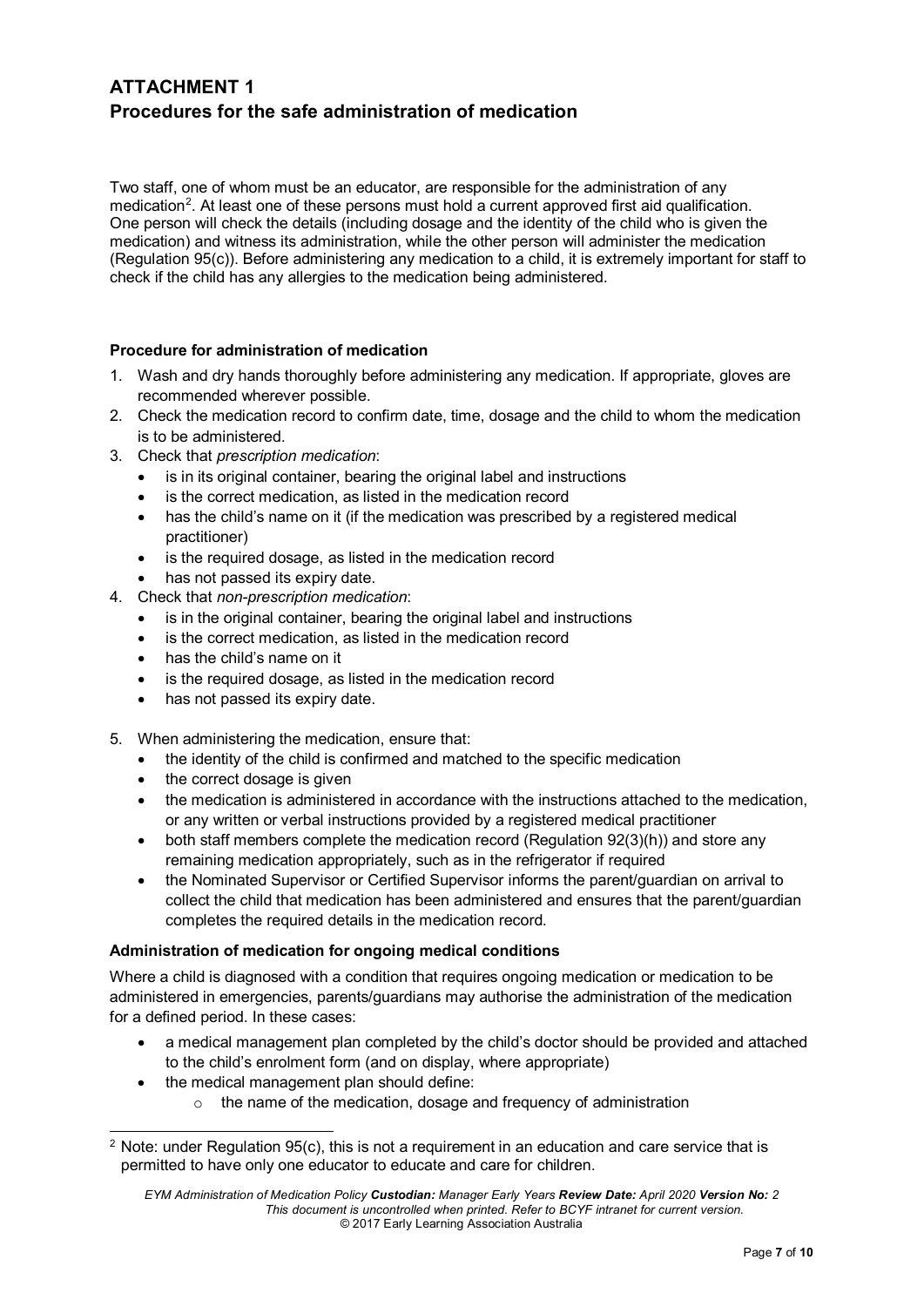- o conditions under which medication should be administered
- o what actions, if any, should be taken following the administration of the medication
- o when the plan will be reviewed.
- when medication is required under these circumstances, staff should:
	-
	- $\circ$  follow the procedures listed above<br> $\circ$  ensure that the required details are ensure that the required details are completed in the medication record
	- o notify the parents as soon as is practicable.

Refer to the *Dealing with Medical Conditions Policy* for further information.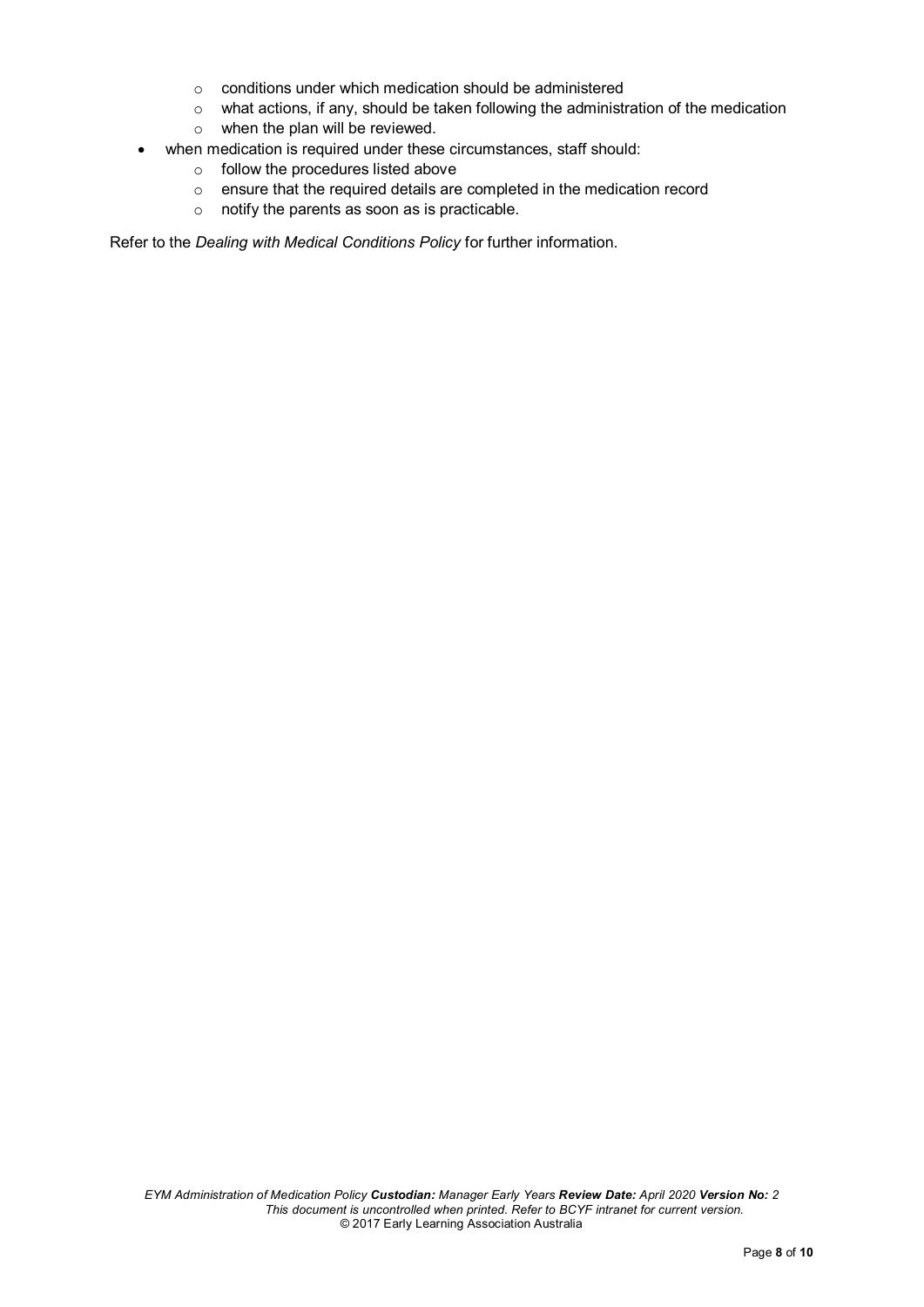## **ATTACHMENT 2 Administration of paracetamol**

There may be times when a child develops a fever while at the service. A high fever in a young child can be a sign of infection and must be investigated to find the cause. However, fever itself is not necessarily an indicator of serious illness. The normal temperature range for a child is up to 38°C. Fevers are common in children and if the child appears happy and well, there is no need to treat a fever, but it is important to watch the child for signs that the fever is a symptom of an illness that may worsen.

In the case of a high fever, parents/guardians will be notified and asked to collect the child as soon as possible to take the child to a doctor/hospital, or an ambulance will be called to the service. While the service is waiting for the child to be collected by the parent/guardian, staff will use measures, such as removing clothing and encouraging the intake of fluids, to keep the child cool, comfortable and well hydrated.

Paracetamol is not appropriate first aid or emergency treatment, and will be treated as any other medication, including requiring prior written and signed consent for its administration.

If parents/guardians request that educators/staff administer paracetamol, educators/staff should:

- administer only to a child who has a temperature above 38.5°C and is in discomfort or pain
- administer only one dose of paracetamol in any instance and ensure that the child has not had any other medicine containing paracetamol in the last four hours
- use preparations that contain paracetamol only, not a 'cold and flu' or combined preparation
- use only single doses, disposable droppers or applicators and only use once per child\
- be aware that there are numerous dose forms and concentrations in paracetamol for children and administer the most appropriate concentration and dose for the child who is being administered the paracetamol.

#### **References**

Royal Children's Hospital Melbourne (2016), *Fever in children*: [www.rch.org.au/kidsinfo/factsheets.cfm?doc\\_id=5200](http://www.rch.org.au/kidsinfo/factsheets.cfm?doc_id=5200)

Royal Children's Hospital Melbourne (2013), *Pain relief for children:*  [https://www.rch.org.au/kidsinfo/fact\\_sheets/Pain\\_relief\\_for\\_children\\_-\\_Paracetamol\\_and\\_Ibuprofen/](https://www.rch.org.au/kidsinfo/fact_sheets/Pain_relief_for_children_-_Paracetamol_and_Ibuprofen/)